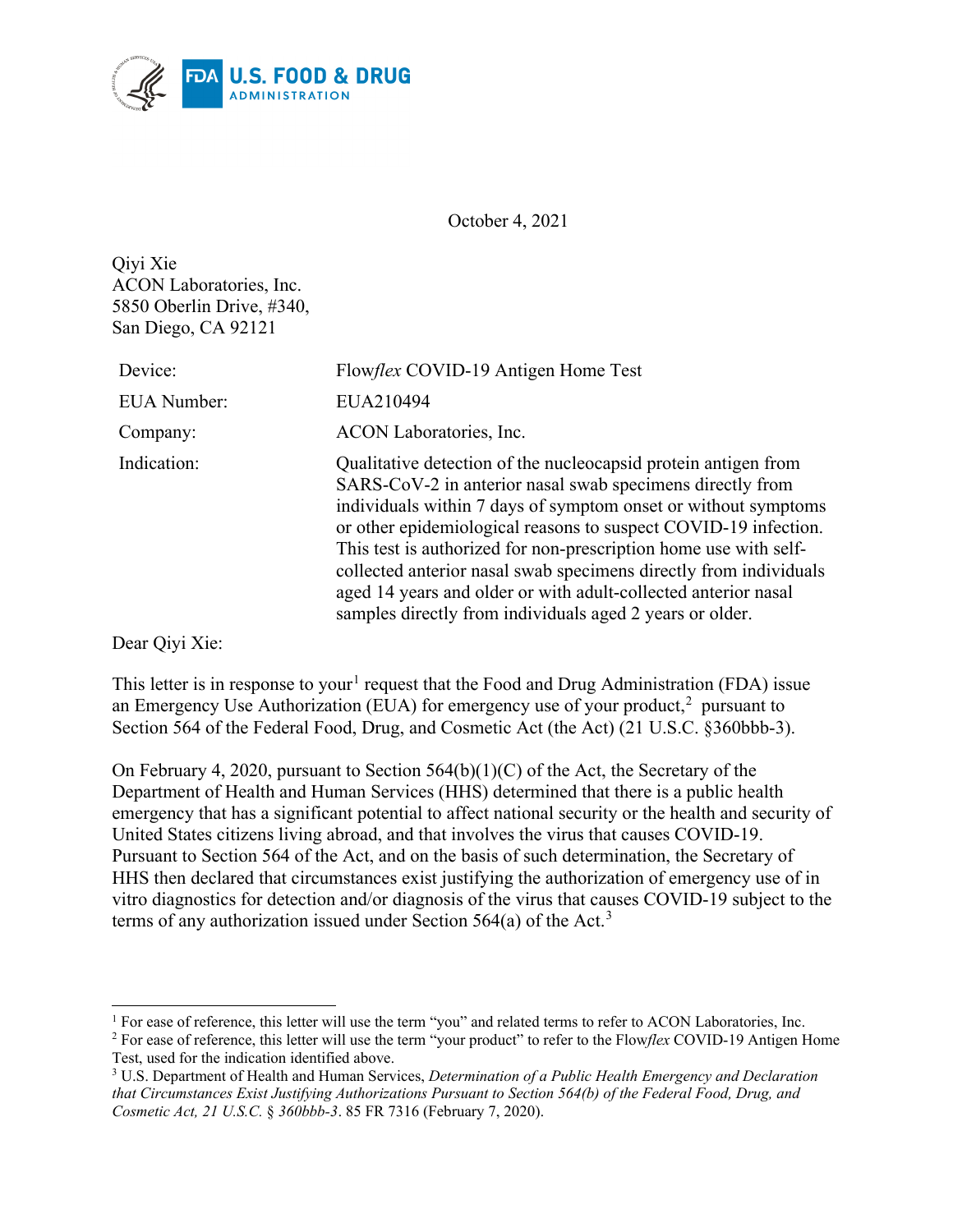FDA considered the totality of scientific information available in authorizing the emergency use of your product for the indication above. A summary of the performance information FDA relied upon is included in the "Flow*flex* COVID-19 Antigen Home Test Package Insert" Healthcare Provider instructions for use identified below.

Having concluded that the criteria for issuance of this authorization under Section 564(c) of the Act are met, I am authorizing the emergency use of your product, described in the Scope of Authorization of this letter (Section II), subject to the terms of this authorization.

## **I. Criteria for Issuance of Authorization**

I have concluded that the emergency use of your product meets the criteria for issuance of an authorization under Section 564(c) of the Act, because I have concluded that:

- 1. The SARS-CoV-2 can cause a serious or life-threatening disease or condition, including severe respiratory illness, to humans infected by this virus;
- 2. Based on the totality of scientific evidence available to FDA, it is reasonable to believe that your product may be effective in diagnosing COVID-19, and that the known and potential benefits of your product when used for diagnosing COVID-19, outweigh the known and potential risks of your product; and
- 3. There is no adequate, approved, and available alternative to the emergency use of your product. [4](#page-1-0)

# **II. Scope of Authorization**

I have concluded, pursuant to Section 564(d)(1) of the Act, that the scope of this authorization is limited to the indication above.

# **Authorized Product Details**

Your product is a lateral flow test intended for the qualitative detection of the nucleocapsid protein antigen from SARS-CoV-2 in anterior nasal swab specimens directly from individuals within 7 days of symptom onset or without symptoms or other epidemiological reasons to suspect COVID-19 infection. This test is authorized for non-prescription home use with selfcollected anterior nasal swab specimens directly from individuals aged 14 years and older or with adult-collected anterior nasal samples directly from individuals aged 2 years or older. It does not differentiate between SARS-CoV and SARS-CoV-2.

The SARS-CoV-2 nucleocapsid protein antigen is generally detectable in anterior nasal swabs during the acute phase of infection. Positive results indicate the presence of viral antigens, but clinical correlation with past medical history and other diagnostic information is necessary to determine infection status. Positive results do not rule out bacterial infection or co-infection with other viruses. The agent detected may not be the definite cause of disease. Individuals who test

<span id="page-1-0"></span><sup>&</sup>lt;sup>4</sup> No other criteria of issuance have been prescribed by regulation under Section  $564(c)(4)$  of the Act.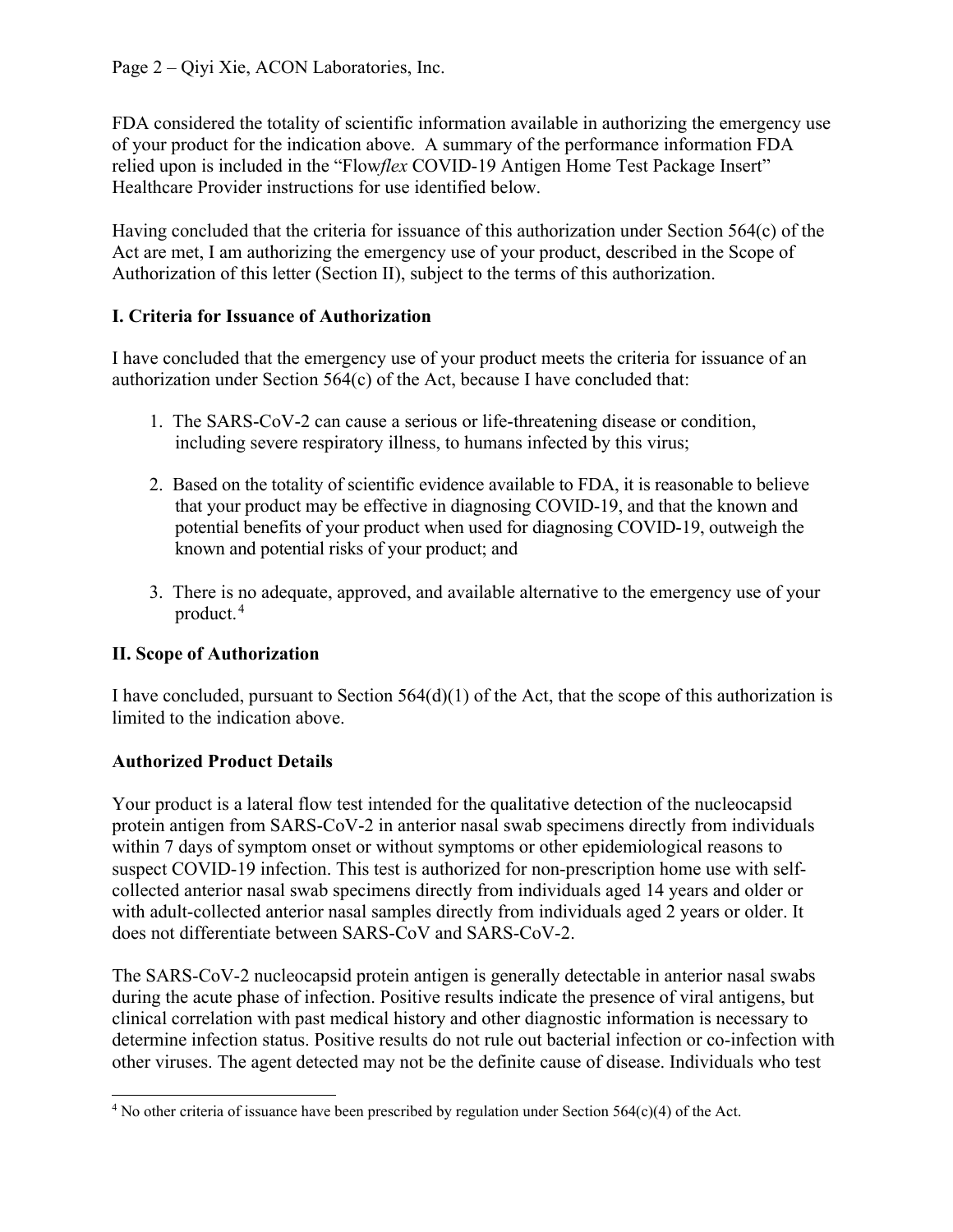positive with your product should self-isolate and consult their doctor as additional testing may be necessary and for public health reporting.

Negative results are presumptive, and confirmation with a molecular assay, if necessary for patient management may be performed. Negative results do not rule out SARS-CoV-2 infection, and should not be used as the sole basis for treatment or patient management decisions, including infection control decisions. Negative results should be considered in the context of an individual's recent exposures, history, and the presence of clinical signs and symptoms consistent with COVID19.

Individuals should provide all results obtained with this product to their doctor or healthcare provider for public health reporting. Doctors or healthcare providers will report all test results they receive from individuals who use the authorized product to relevant public health authorities in accordance with local, state, and federal requirements using appropriate LOINC and SNOMED codes, as defined by the Laboratory In Vitro Diagnostics (LIVD) Test Code Mapping for SARS-CoV-2 Tests provided by CDC.

Your product is performed using anterior nasal samples from individuals aged 14 years or older or adult-collected anterior nasal samples from individuals age 2 years or older. When using your product the individual unpacks all the test components, before removing the test cassette from its pouch. The extraction buffer tube is then opened and inserted into the tube holder. The swab is then removed from its packaging and the individual collects an anterior nasal swab sample by inserting the swab into the nostril firmly rubbing the swab in a circular motion around the inside wall of the nostril 5 times before repeating in the second nostril. The swab is then immediately inserted into the extraction tube and swirled for 30 seconds before rotating the swab 5 times while squeezing the tube. The swab is then removed and the tube capped with the dropper cap. The contents of the extraction vial is then mixed before four drops of the solution are applied to the sample well Test Cassette. When the anterior nasal swab specimen migrates in the test strip, SARS-CoV-2 antigens, if present in the specimen, will react with the colored anti-SARS-CoV-2 antibody-coated particles, which have been pre-coated on the test strip. The antigen-antibody complex then migrates toward the membrane by capillary action. This complex is then captured by anti-SARS-CoV-2 monoclonal antibodies immobilized at the test line region, and a red line appears on the membrane. Test results are interpreted visually after 15 minutes based on the presence or absence of visually detectable colored lines at the control line (C) and/or test line (T). Upon completion of the test and result interpretation the user should share their results with their healthcare provider.

The Flow*flex* COVID-19 Antigen Home Test kit includes the following materials or other authorized materials: Test Cassettes, Disposable Nasal Swabs, Extraction Buffer Tubes, Tube Holder, and Package Insert.

Your product includes an internal control test line ("C") that must generate the expected result for a test to be considered valid, as outlined in the "Flow*flex* COVID-19 Antigen Home Test Package Insert" and the "Flow*flex* COVID-19 Antigen Home Test Package Insert for Healthcare Providers."

The labeling entitled "Flow*flex* COVID-19 Antigen Home Test Package Insert for Healthcare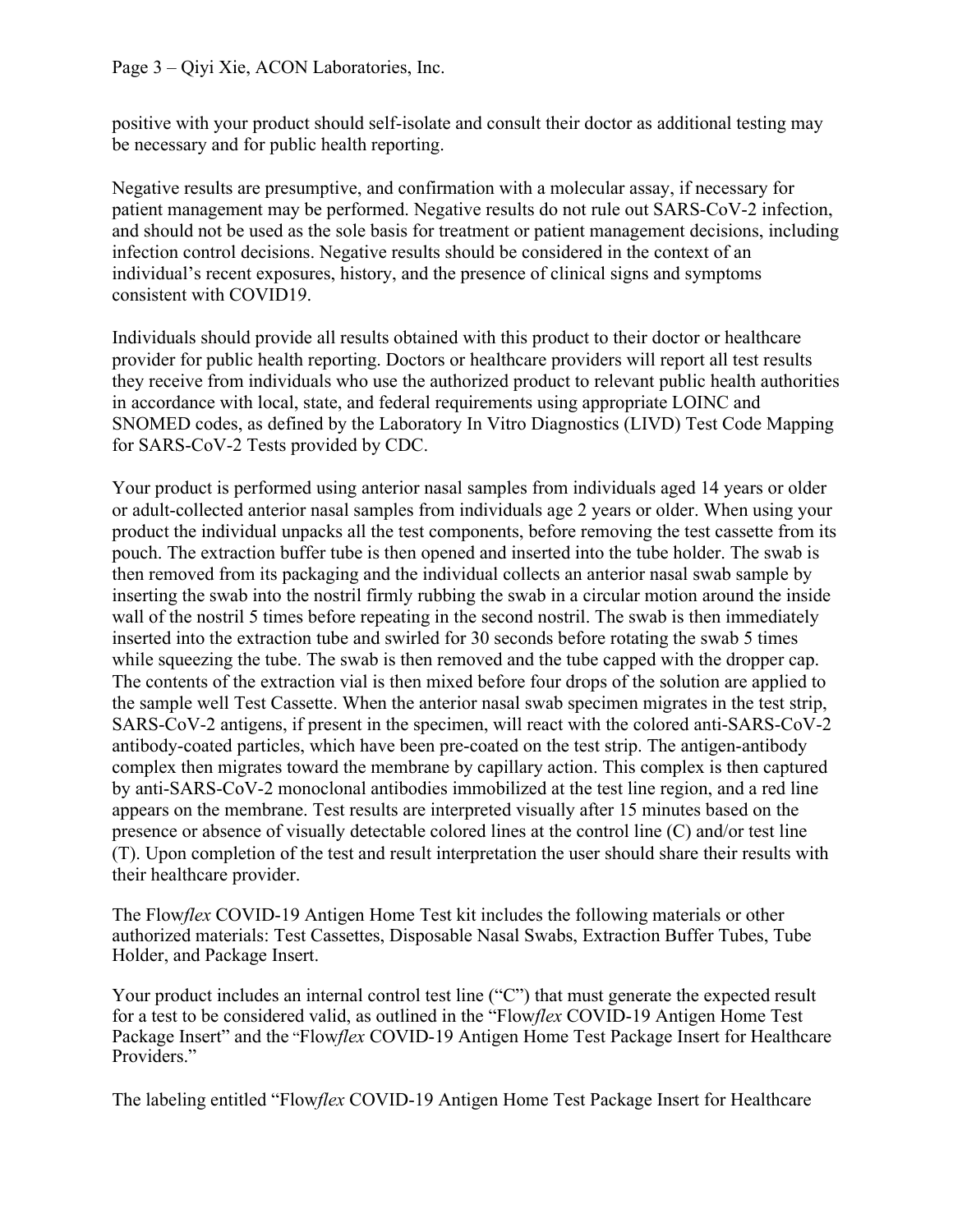Providers" instructions for use, the "Flowflex COVID-19 Antigen Home Test Package Insert" lay user instructions for use, and the "Flow*flex* COVID-19 Antigen Home Test" box labels (available at [https://www.fda.gov/medical-devices/coronavirus-disease-2019-covid-19](https://www.fda.gov/medical-devices/coronavirus-disease-2019-covid-19-emergency-use-authorizations-medical-devices/in-vitro-diagnostics-euas) [emergency-use-authorizations-medical-devices/in-vitro-diagnostics-euas\)](https://www.fda.gov/medical-devices/coronavirus-disease-2019-covid-19-emergency-use-authorizations-medical-devices/in-vitro-diagnostics-euas), and the following fact sheet pertaining to the emergency use, is required to be made available as set forth in the Conditions of Authorization (Section IV), and are collectively referred to as "authorized labeling":

• Fact Sheet for Healthcare Professionals<sup>[5](#page-3-0)</sup>: ACON Laboratories, Inc. - Flowflex COVID-19 Antigen Home Test

The above described product, with the authorized labeling as set forth in the Conditions of Authorization (Section IV) is authorized to be distributed and used under this EUA, despite the fact that it does not meet certain requirements otherwise required by applicable federal law.

I have concluded, pursuant to Section 564(d)(2) of the Act, that it is reasonable to believe that the known and potential benefits of your product, when used consistent with the Scope of Authorization of this letter (Section II), outweigh the known and potential risks of your product.

I have concluded, pursuant to Section  $564(d)(3)$  of the Act, based on the totality of scientific evidence available to FDA, that it is reasonable to believe that your product may be effective in diagnosing COVID-19, when used consistent with the Scope of Authorization of this letter (Section II), pursuant to Section  $564(c)(2)(A)$  of the Act.

FDA has reviewed the scientific information available to FDA, including the information supporting the conclusions described in Section I above, and concludes that your product (as described in the Scope of Authorization of this letter (Section II)) meets the criteria set forth in Section 564(c) of the Act concerning safety and potential effectiveness.

The emergency use of your product under this EUA must be consistent with, and may not exceed, the terms of this letter, including the Scope of Authorization (Section II) and the Conditions of Authorization (Section IV). Subject to the terms of this EUA and under the circumstances set forth in the Secretary of HHS's determination under Section 564(b)(1)(C) of the Act described above and the Secretary of HHS's corresponding declaration under Section 564(b)(1) of the Act, your product is authorized for the indication above.

### **III. Waiver of Certain Requirements**

I am waiving the following requirements for your product during the duration of this EUA:

• Current good manufacturing practice requirements, including the quality system requirements under 21 CFR Part 820 with respect to the design, manufacture, packaging, labeling, storage, and distribution of your product, but excluding Subpart

<span id="page-3-0"></span><sup>5</sup> Note that the information typically found in a Fact Sheet for Individuals is contained in the authorized "Flow*flex*  COVID-19 Antigen Home Test Package Insert" lay user instructions for use, that will be available to end users as set forth in the Conditions of Authorization (Section IV).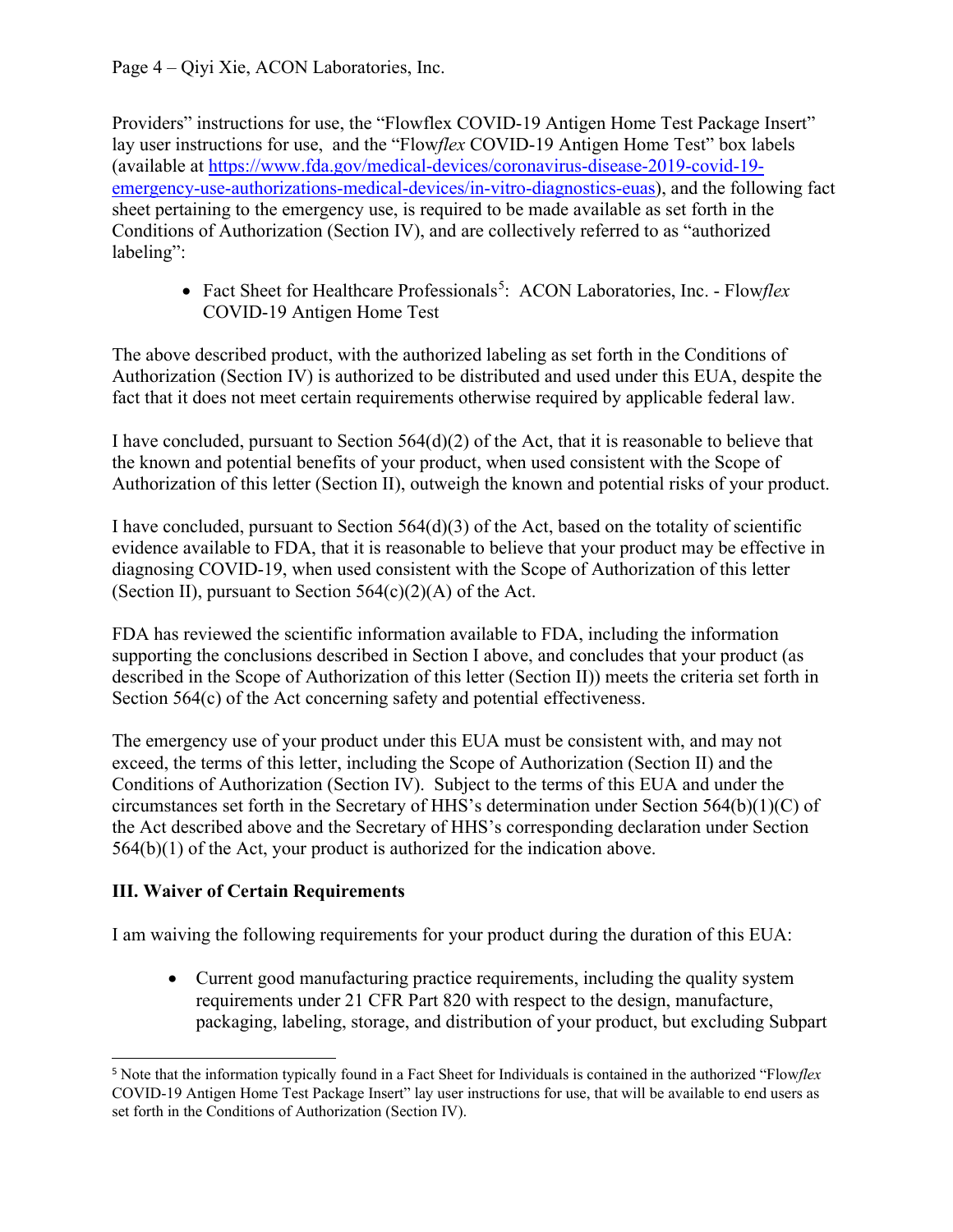H (Acceptance Activities, 21 CFR 820.80 and 21 CFR 820.86), Subpart I (Nonconforming Product, 21 CFR 820.90), and Subpart O (Statistical Techniques, 21 CFR 820.250).

### **IV. Conditions of Authorization**

Pursuant to Section  $564(e)$  of the Act, I am establishing the following conditions on this authorization:

### **ACON Laboratories, Inc. (You) and Authorized Distributor(s)[6](#page-4-0)**

- A. Your product must comply with the following labeling requirements: the intended use statement in 21 CFR 809.10(a)(2), (b)(2); adequate directions for use in 21 U.S.C.  $352(f)$ and 21 CFR 809.10(b)(5), (7), and (8); appropriate limitations on the use of the device including information required under 21 CFR 809.10(a)(4); and any available information regarding performance of the device, including requirements under 21 CFR 809.10(b)(12).
- B. You and authorized distributor(s) must make available the Flow*flex* COVID-19 Antigen Home Test Package Insert" lay user instructions for use in the shipped kit using the "Flow*flex* COVID-19 Antigen Home Test" box labels and make these two documents electronically available on your website.
- C. You and authorized distributor(s) must maintain records of customer complaint files and report to FDA any significant complaints about usability or deviations from the established performance characteristics of which you and authorized distributor(s) become aware.
- D. You and authorized distributor(s) must inform relevant public health authorities of this EUA, including the terms and conditions herein, and any updates made to your product and/or the authorized labeling.
- E. Through a process of inventory control, you and authorized distributor(s) must maintain records of the locations (e.g., pharmacies, doctor's offices, etc.) to which your product is distributed and the number of tests distributed to each location.
- F. You and authorized distributor(s) must collect information on the performance of your product and have a process in place to track adverse events, including any occurrence of false positive or false negative results and significant deviations from the established performance characteristics of the product of which you become aware and report any such events to FDA in accordance with 21 CFR Part 803. Serious adverse events, especially unexpected biosafety concerns, should immediately be reported to the Division of Microbiology (DMD)/Office of Health Technology 7 (OHT7)-Office of In Vitro Diagnostics and Radiological Health (OIR)/Office of Product Evaluation and

<span id="page-4-0"></span><sup>&</sup>lt;sup>6</sup> "Authorized Distributor(s)" are identified by you, ACON Laboratories, Inc., in your EUA submission as an entity allowed to distribute your product.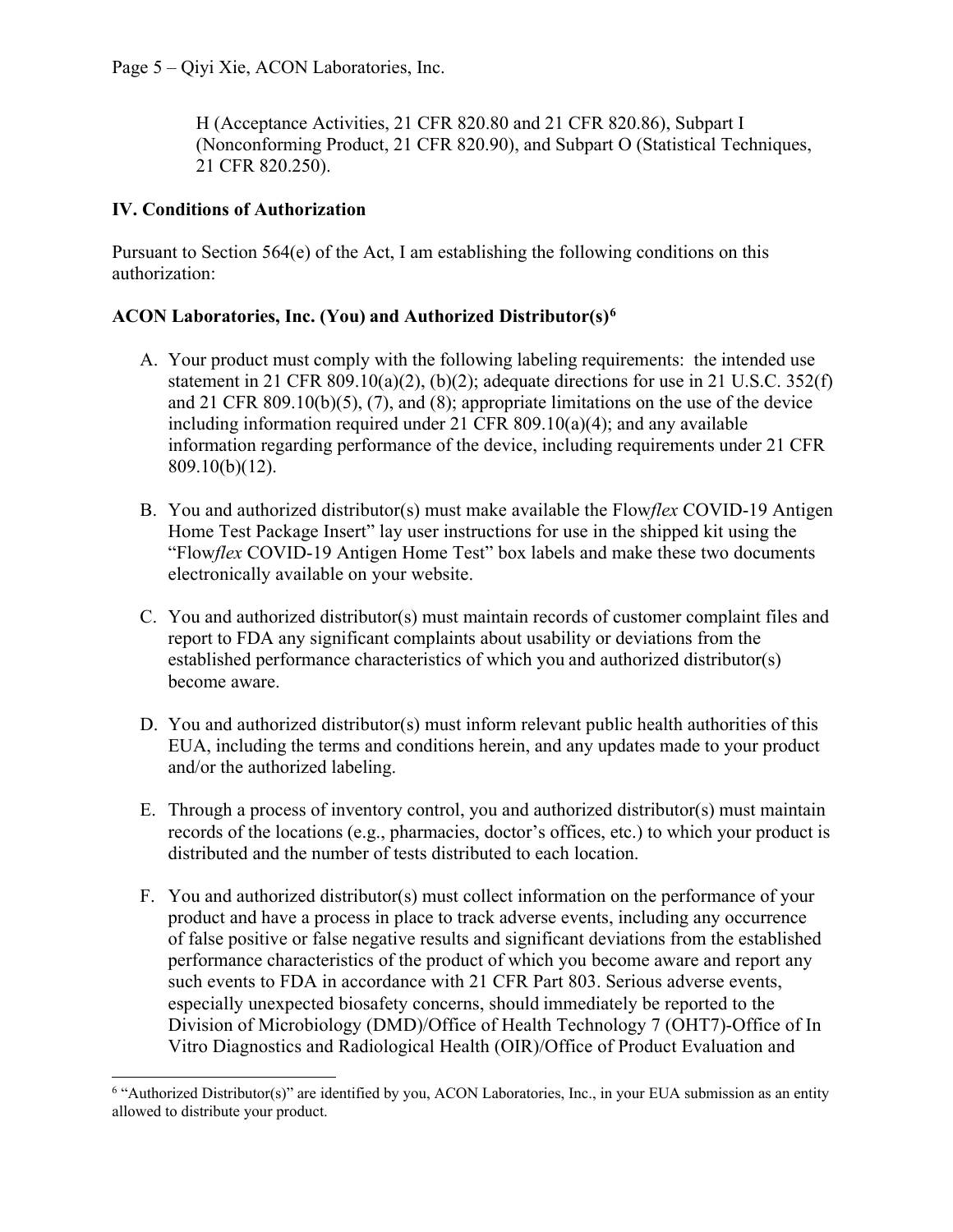Quality (OPEQ)/Center for Devices and Radiological Health (CDRH) (via email: [CDRH-EUAReporting@fda.hhs.gov\)](mailto:CDRH-EUAReporting@fda.hhs.gov).

- G. You and authorized distributor(s) are authorized to make available additional information relating to the emergency use of your product that is consistent with, and does not exceed, the terms of this letter of authorization.
- H. You and authorized distributor(s) using your product must ensure that any records associated with this EUA are maintained until otherwise notified by FDA. Such records will be made available to FDA for inspection upon request.

### **ACON Laboratories, Inc. (You)**

- I. You must notify FDA of any authorized distributor(s) of your product, including the name, address, and phone number of any authorized distributor(s).
- J. You must provide authorized distributor(s) with a copy of this EUA and communicate to authorized distributor(s) any subsequent revisions that might be made to this EUA and its authorized accompanying materials, including the authorized labeling.
- K. You must make the authorized "Flow*flex* COVID-19 Antigen Home Test Package Insert for Healthcare Providers" instructions for use and the "Fact Sheet for Healthcare Professionals" electronically available on your website. Additionally, you must provide the opportunity to request a copy of the "Flow*flex* COVID-19 Antigen Home Test Package Insert for Healthcare Providers" instructions for use and "Fact Sheet for Healthcare Professionals" in paper form, and after such request, promptly provide the requested labeling at no additional cost.
- L. You may request changes to this EUA for your product, including to the Scope of Authorization (Section II in this letter) or to the authorized labeling, including requests to make available additional authorized labeling specific to an authorized distributor. Such additional labeling may use another name for the product but otherwise must be consistent with the authorized labeling, and shall not exceed the terms of authorization of this letter. Any request for changes to this EUA should be submitted to DMD/OHT7- OIR/OPEQ/CDRH and require appropriate authorization from FDA prior to implementation.
- M. You must comply with the following requirements pursuant to FDA regulations: 21 CFR 820 Subpart H (Acceptance Activities, 21 CFR 820.80 and 21 CFR 820.86), Subpart I (Nonconforming Product, 21 CFR 820.90), and Subpart O (Statistical Techniques, 21 CFR 820.250).
- N. You must have lot release procedures and the lot release procedures, including the study design and statistical power, must ensure that the product released for distribution meet the clinical and analytical performance claimed in the authorized labeling.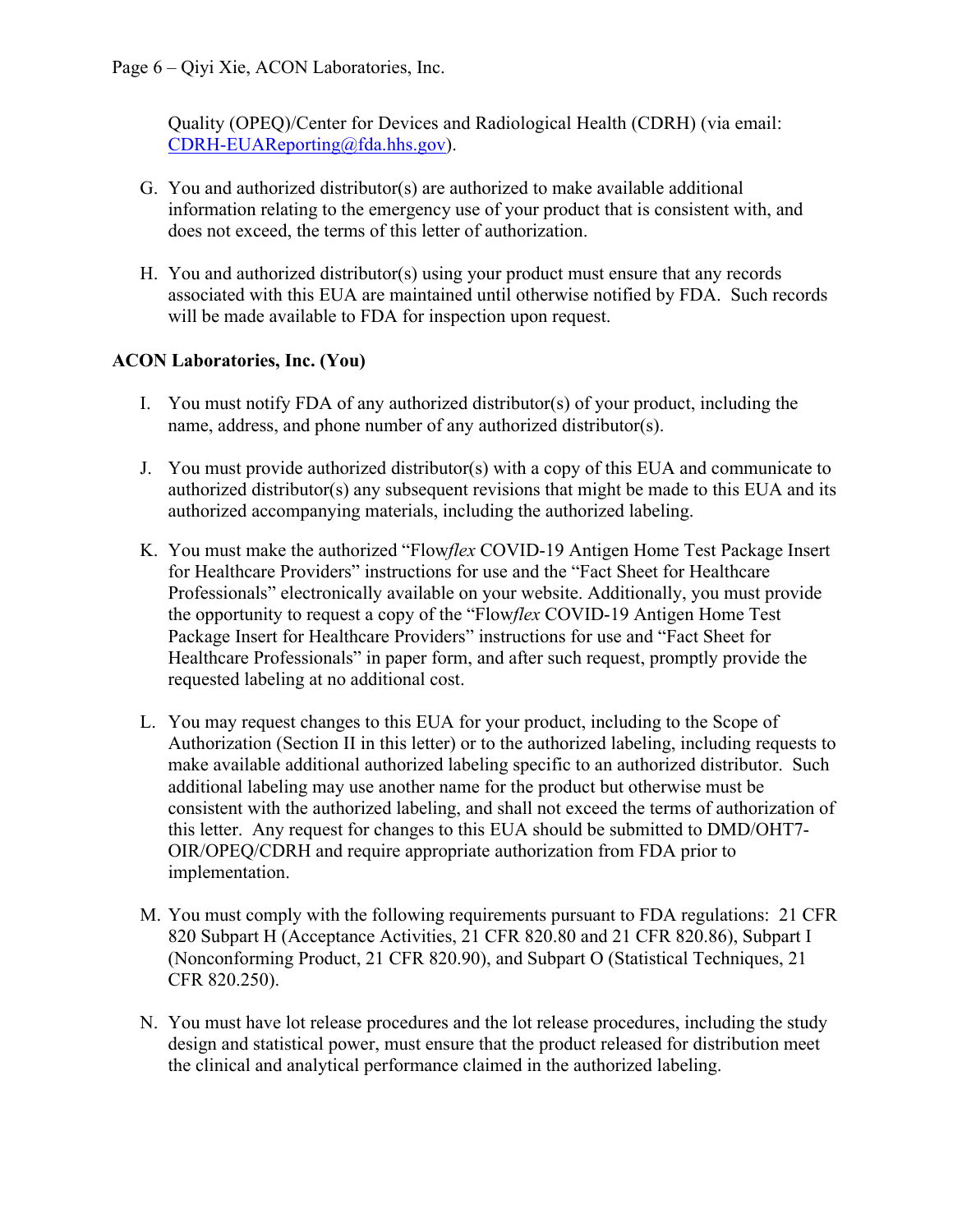- O. If requested by FDA, you must submit your lot release procedures to FDA, including sampling protocols, testing protocols, and acceptance criteria, that you use to release lots of your product for distribution in the U.S. If such lot release procedures are requested by FDA, you must provide them within 48 hours of the request.
- P. You must evaluate the analytical limit of detection and assess traceability<sup>[7](#page-6-0)</sup> of your product with any FDA-recommended reference material(s). After submission to and concurrence with the data by FDA, you will update your labeling to reflect the additional testing. Such labeling updates will be made in consultation with, and require concurrence of, DMD/OHT7-OIR/OPEQ/CDRH.
- Q. You must develop a mobile phone application or website to further facilitate results reporting by the individual using your product, and submit to FDA such application or website within 2 months of the date of this letter (unless otherwise agreed to with DMD/OHT7-OIR/OPEQ/CDRH). After submission of the mobile phone application or website to, and review of and concurrence with the developed mobile phone application or website by FDA, you must update the authorized labeling. Such labeling updates will be made in consultation with, and require concurrence of, FDA.
- R. You must evaluate the clinical performance of your product in additional asymptomatic individuals in an FDA agreed upon post authorization clinical evaluation study within 6 months of the date of this letter (unless otherwise agreed to with DMD/OHT7- OIR/OPEQ/CDRH). After submission to and concurrence with the data by FDA, you must update the authorized labeling to reflect the additional testing. Such labeling updates will be made in consultation with, and require concurrence of, DMD/OHT7- OIR/OPEQ/CDRH.
- S. You must further develop your video instructions for end users and submit to FDA within 4 months of the date of this letter (unless otherwise agreed to with DMD/OHT7- OIR/OPEQ/CDRH), prior to making the video instructions available for use. After submission of the video instructions and review of and concurrence with the developed video instructions by FDA, you must update the authorized labeling. Such labeling updates will be made in consultation with, and require concurrence of, FDA.
- T. You must complete the agreed upon real-time stability study for your product and notify DMD/OHT7-OIR/OPEQ/CDRH of the testing results as they become available until completion of the study. After submission of the study data, and review and concurrence with the data by FDA, you must update your product labeling accordingly. Such labeling updates must be made in consultation with, and require concurrence of, DMD/OHT7- OIR/OPEQ/CDRH.
- U. You must submit your product for any FDA-recommended independent evaluation to confirm the performance characteristics of your test, if requested by FDA. After submission to and concurrence with the data by FDA, you will update your labeling to

<span id="page-6-0"></span><sup>7</sup> Traceability refers to tracing analytical sensitivity/reactivity back to an FDA-recommended reference material.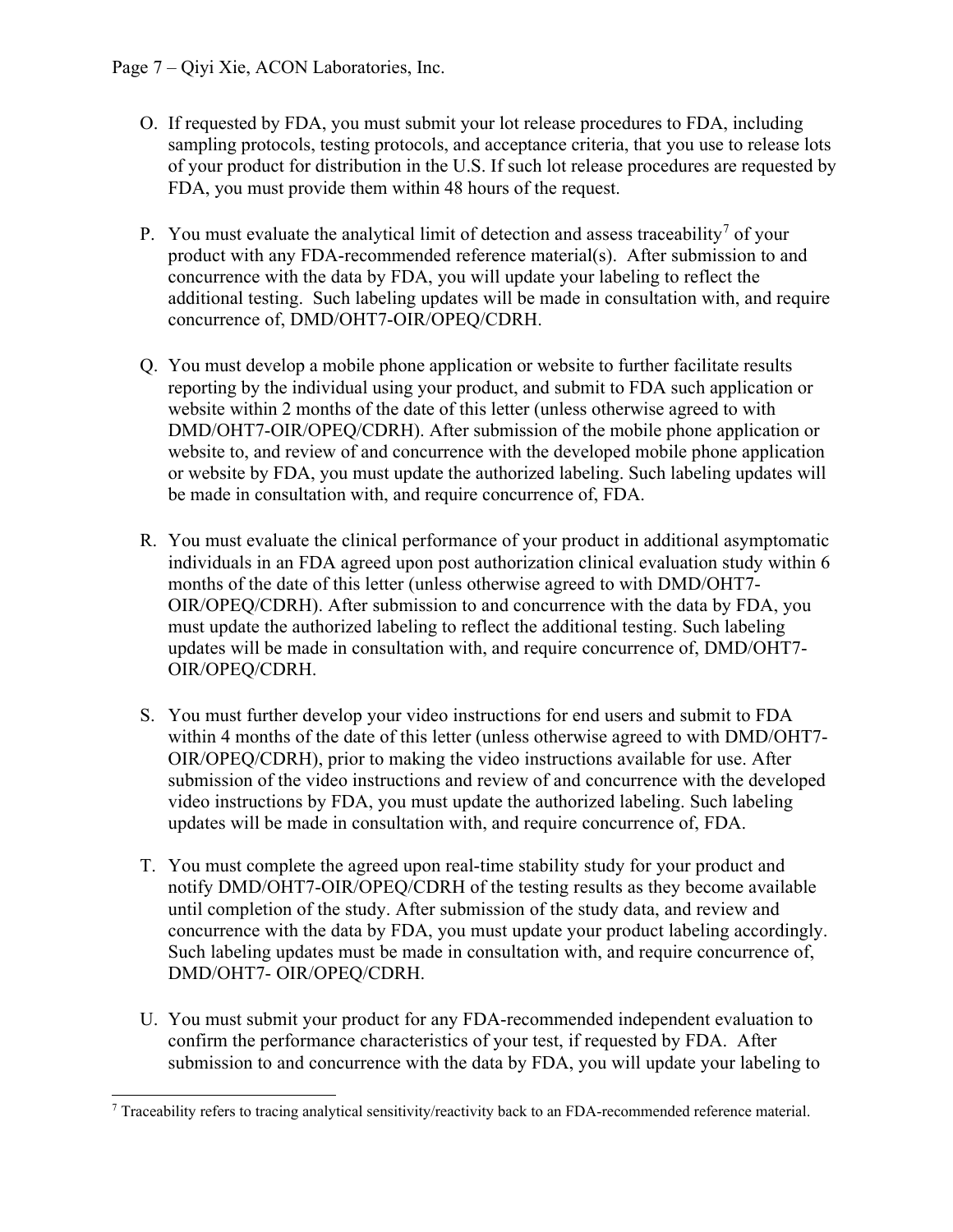reflect the additional testing. Such labeling updates will be made in consultation with, and require concurrence of, DMD/OHT7-OIR/OPEQ/CDRH.

- V. You must evaluate the impact of SARS-CoV-2 viral mutations on your product's performance. Such evaluations must occur on an ongoing basis and must include any additional data analysis that is requested by FDA in response to any performance concerns you or FDA identify during routine evaluation. Additionally, if requested by FDA, you must submit records of these evaluations for FDA review within 48 hours of the request. If your evaluation identifies viral mutations that affect the stated expected performance of your device, you must notify FDA immediately.
- W. If requested by FDA, you must update your labeling within 7 calendar days to include any additional labeling risk mitigations identified by FDA, such as those related to the impact of viral mutations on test performance. Such updates will be made in consultation with, and require concurrence of, DMD/OHT7-OIR/OPEQ/CDRH.

#### **Conditions Related to Printed Materials, Advertising and Promotion**

- X. All descriptive printed matter, advertising, and promotional materials relating to the use of your product shall be consistent with the authorized labeling, as well as the terms set forth in this EUA and meet the requirements set forth in section  $502(a)$ ,  $(q)(1)$ , and  $(r)$  of the Act, as applicable, and FDA implementing regulations.
- Y. No descriptive printed matter, advertising, or promotional materials relating to the use of your product may represent or suggest that this test is safe or effective for the detection of SARS-CoV-2.
- Z. All descriptive printed matter, advertising, and promotional materials relating to the use of your product shall clearly and conspicuously state that:
	- This product has not been FDA cleared or approved; but has been authorized by FDA under an EUA;
	- This product has been authorized only for the detection of proteins from SARS- CoV-2, not for any other viruses or pathogens; and,
	- This product is only authorized for the duration of the declaration that circumstances exist justifying the authorization of emergency use of in vitro diagnostics for detection and/or diagnosis of COVID-19 under Section 564(b)(1) of the Federal Food, Drug and Cosmetic Act, 21 U.S.C. § 360bbb-3(b)(1), unless the declaration is terminated or authorization is revoked sooner.

The emergency use of your product as described in this letter of authorization must comply with the conditions and all other terms of this authorization.